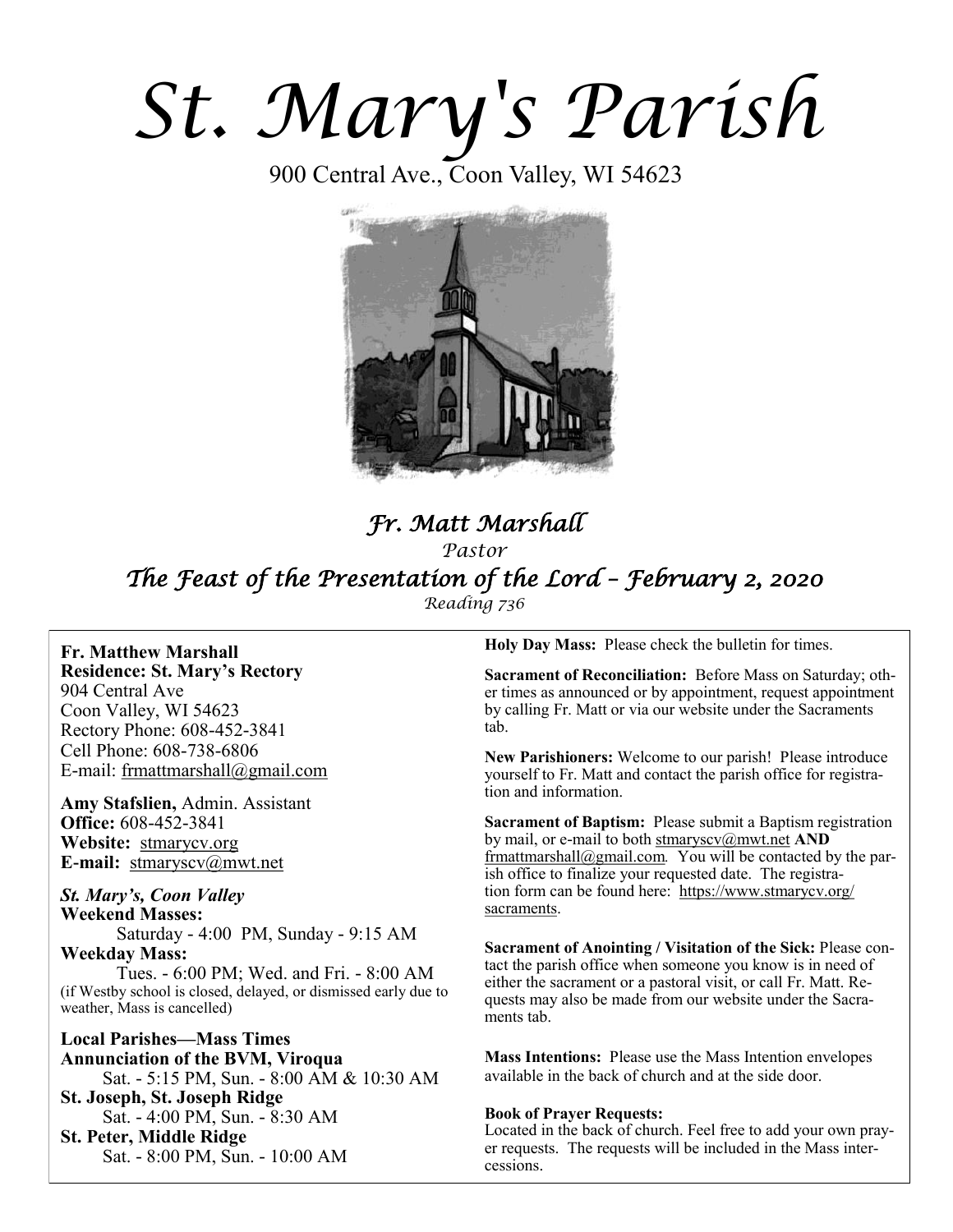# *St. Mary's Parish, Coon Valley, WI The Third Sunday in Ordinary Time*

#### *Into Your Hands*

This Sunday we celebrate early event in the life of Jesus' family: his Presentation. The Presentation of Jesus is a very important moment for Mary and Joseph…and us. Every Jewish couple was supposed to bring their first-born son to the Lord in thanksgiving. But also for encouragement. Putting their family in God's hands meant He might call them down a path unimaginable. It also meant He would always be there. At a Presentation spouses invited God into their family, while God reminded them they were a part of His. Let's remember that! We are all in over our heads. We try to do our best, and hope that is enough. The Presentation tells us it is. If we place our lives and world in God's hands, that's enough. When Mary and Joseph and Jesus came to the Temple, they came as they were. They were accepted…so are we.

#### A favorite prayer of mine to that tune:

*My Lord God, I have no idea where I am going. I do not see the road ahead of me. I cannot know for certain where it will end. Nor do I really know myself, and the fact that I think that I am following your will does not mean that I am actually doing so. But I believe that the desire to please you does in fact please you. And I hope I have that desire in all that I am doing. I hope that I will never do anything apart from that desire. And I know that if I do this you will lead me by the right road, though I may know nothing about it. Therefore will I trust you always, though I may seem to be lost and in the shadow of death. I will not fear, for you are ever with me, and you will never leave me to face my perils alone. -* Thomas Merton (1915 - 1968)

(American monk and mystic)

~Fr. Matt

| Giving Last Week       | Week 04                     | 1/26/2019  |
|------------------------|-----------------------------|------------|
| <b>Adult Envelopes</b> | \$753.00 Needed Weekly      | \$1,900.00 |
| Offertory              | \$100.00 Received This Week | \$853.00   |
| Total                  | S853.00 YTD Needed          | \$7,600.00 |
|                        | <b>YTD</b> Received         | \$6,079.00 |
| 34 Env. Received       | Difference                  | (1,521.00) |

## Mass Intentions

We have the following dates available for the next few months: Feb. 14, 25, & 28. Mar. 3, 4, 6, 10, 11, 20, 27, **29,** & 31. Apr. 15, 16, 24, **26,** &28 Please use the Mass Intention Envelopes located in the back and by the side door to request a Mass. Thank you.

Feb. 01 - 4:00 PM  $\sim$  Health of Faith Nemec

| Feb. 02 - 9:15 AM $\sim$ †Deceased members of the      |
|--------------------------------------------------------|
| Fleming and Ollendick Families                         |
| Feb. 04 - 6:00 PM $\sim$ NO MASS                       |
| Feb. 05 - 8:00 AM $\sim$ †Edward and Anna Kerska       |
| Feb. 07 - 8:00 AM $\sim$ Health of Joe and Judy Roskos |
| Feb. 08 - 4:00 PM $\sim$ †Robert Welsh                 |
| Feb. 09 - 9:15 AM $\sim$ †Ken and Irene Roesler        |



| <b>Annual Appeal 2019-2020</b>                   |                      |                       |  |  |
|--------------------------------------------------|----------------------|-----------------------|--|--|
| As of 01/24/2020                                 | <b>Total Pledged</b> | <b>Total Payments</b> |  |  |
| Pledged/Paid                                     | \$13,395.00          | \$12,695.00           |  |  |
| <b>Target Amount</b>                             | \$11,755.00          | \$11,755.00           |  |  |
| <b>Under Target</b>                              | \$1,640.00           | \$940.00              |  |  |
| Percent Pledged: 113.95%, Percent Received: 108% |                      |                       |  |  |
|                                                  |                      |                       |  |  |

Number Contributing: 35

*WE HAVE REACHED OUR TARGET!!! ALL DONATIONS FROM THIS POINT FORWARD WILL BE RETURNED TO THE PARISH!*  Thank you all who have donated! Extra cards and envelopes are located at the church doors, or you may give online at: https://diolc.org/donate-online, under Designation, choose: 2019 (445) St. Mary Parish. Keep in mind that any money donated beyond the goal is returned to the parish untaxed by the Diocese.

# Next Week in Service

If you are not able to be at the Mass scheduled below, please find a substitute. Thank you

|                             | Sat., Feb. 08<br>4:00 PM                                       | <b>Sun., Feb 09</b><br>9:15 AM     |
|-----------------------------|----------------------------------------------------------------|------------------------------------|
| Servers:                    | <b>Volunteers</b>                                              | Lily, Chloe and<br>Sophie Ackerman |
| Reader (s):                 | Nancy Peters                                                   | <b>Tracy Brown</b>                 |
| Communion<br>Minister (s):  | Mary Humfeld                                                   | Jodie Holdorf                      |
| Ushers:                     | Joe Roesler and<br><b>Volunteer</b>                            | Mark Boland and<br>Volunteer       |
| Money<br>Counters:          | Loree Nickelotti, Rodney and Kathy Berg                        |                                    |
| Altar Server<br>sign up at: | https://www.signupgenius.com/<br>go/5080d49aead2ea1fb6-server4 |                                    |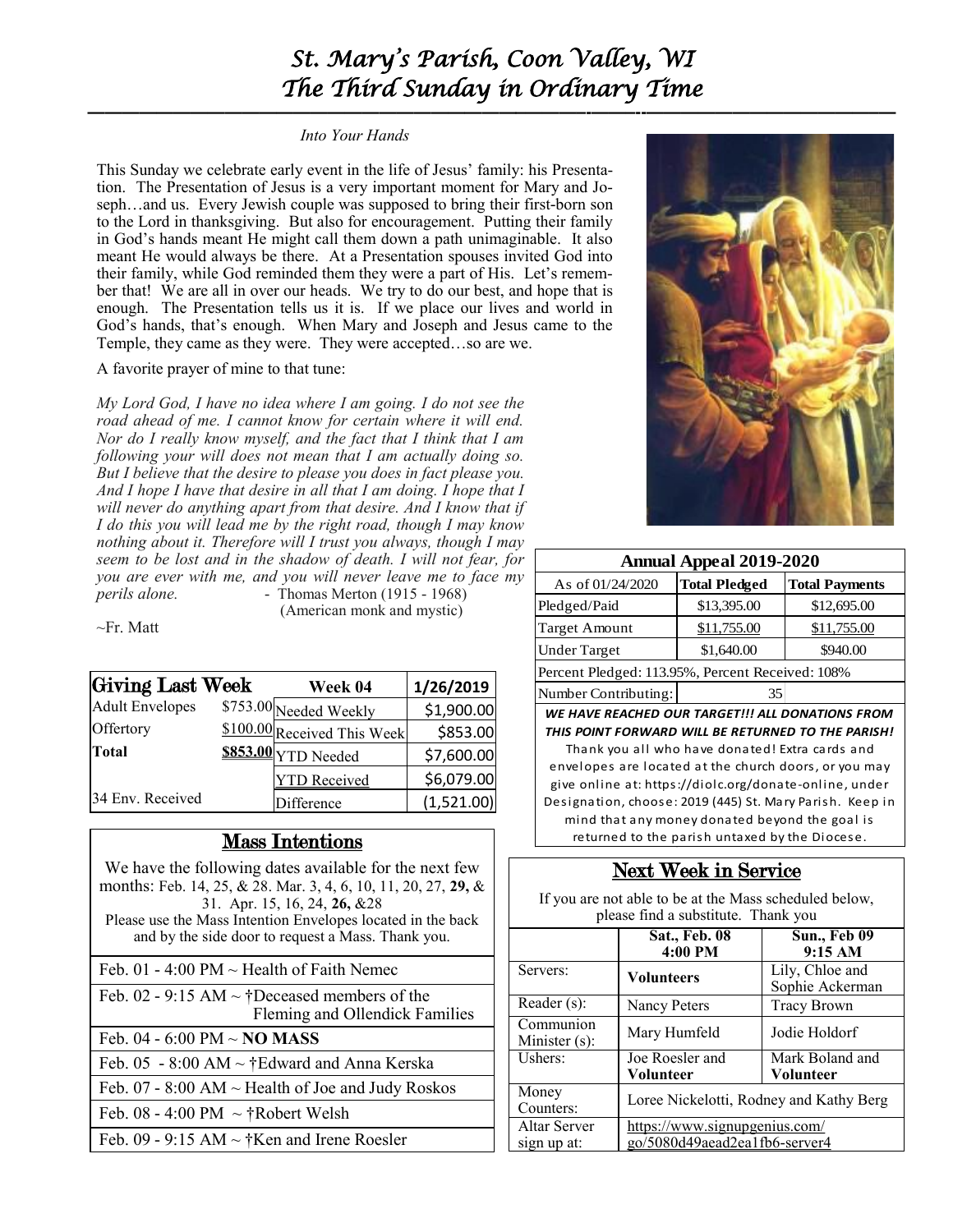| <b>Upcoming Events/Calendar</b> |                   |                                                                               |
|---------------------------------|-------------------|-------------------------------------------------------------------------------|
| Feb. 1/2                        | During<br>Mass    | Special Collection for Catholic Cam-<br>paign for Human Development<br>(CCHD) |
| Feb. 1/2                        | During<br>Mass    | Blessing of St. Blase                                                         |
| Feb. 2                          | After<br>Mass     | <b>Religious Education Classes</b>                                            |
| Feb. 4                          | $6:00$ PM         | NO Mass—Fr. Matt has Deanery<br>Meeting                                       |
| Feb. 7                          | 8:00 AM           | Mass and First Friday Adoration                                               |
| Feb. 9                          | After<br>Mass     | Religious Education Classes/Trip to<br>the Synagogue                          |
| Feb. 16                         |                   | <b>NO Religious Education Classes</b>                                         |
| Feb 23                          | After<br>Mass     | <b>Religious Education Classes</b>                                            |
| Feb. 26                         | 8:00 AM           | NO morning Mass this day                                                      |
| Feb 26                          | 7:00 PM           | <b>Ash Wednesday Service</b>                                                  |
| Mar. 1                          | After<br>Mass     | <b>Religious Education Classes</b>                                            |
| Mar. 3                          | $6:00 \text{ PM}$ | Mass and Stations of the Cross                                                |
| Mar. 6                          | 8:00 AM           | Mass and First Friday Adoration                                               |
| Mar. 8                          |                   | NO Religious Education Classes                                                |
| Mar. 10                         | $6:00$ PM         | Mass and Stations of the Cross                                                |
| Mar. 15                         | After<br>Mass     | <b>Religious Education Classes</b>                                            |
| Mar. 17                         | 6:00 PM           | Mass and Stations of the Cross                                                |
| Mar. 22                         | After<br>Mass     | <b>Religious Education Classes</b>                                            |
| Mar. 24                         | 6:00 PM           | Mass and Stations of the Cross                                                |
| Mar. 29                         | After<br>Mass     | <b>Religious Education Classes</b>                                            |
| Mar. 31                         | 6:00 PM           | Mass and Stations of the Cross                                                |
| Apr. 3                          | 8:00 AM           | Mass and First Friday Adoration                                               |
| Apr. 5                          | After<br>Mass     | <b>Religious Education Classes</b>                                            |

# Parish Announcements

## **Synagogue Field Trip, Sunday February 9th**

We will be taking a field trip to the synagogue in La Crosse. We will depart around 10:30 AM by way of bus (thank you Aquinas!). Our Sunday school students will be offered seats first, along with the students from Immanuel Lutheran in Viroqua. After they are on we will offer seats to anyone else interested. Rabbi Brian Searle will talk with us for about an hour and then their community has offered us

some snacks to follow in their hall. After some time of visiting we will head to Pizza Doctors for a lunch buffet. We should arrive back here at St. Mary's around 2:30 - 3 PM*.* **All are welcome to attend.** Please sign up in the back of church this weekend or next so that I can get a head count to Rabbi Brian.

### **Catholic Campaign for Human Development Collection**

Please be generous in this week's special collection for the Catholic Campaign for Human Development. In the United States, one in six people lives in poverty. With this collection, you support programs that address the causes of poverty and provide a sustainable future for those struggling across the country. In addition, 25% of the funds we collect will remain in our diocese to fund local antipoverty projects. Please prayerfully consider how you can support this collection and work on the margins. More information about the Catholic Campaign for Human Development can be found at www.usccb.org/cchd/collection. *Envelopes for the collection are in the pews this weekend.* 

#### **Having/Had a 50th Wedding Anniversary in 2020**

The Diocese of La Crosse is again sponsoring 50th Jubilee Wedding Anniversary Celebrations for those couples celebrating fifty years of marriage. Please contact the parish office if you are celebrating your 50th Wedding Anniversary anytime during the year of 2020 to add your names to the list. Couples will be invited to celebrate with Bishop William Callahan on June 14, 2020 at Christ the King Chapel – La Crosse.

#### **Thank You**

The Butikk would like to thank you for your most generous donation of \$577.00. We will be able to assist many people with this gift. We truly appreciate your support.

With grateful hearts, Pastor Gary Daines and the Bethel Butikk

#### **Order Anything on Amazon? Use Amazon Smile!**

*Amazon Smile* is the charitable arm of Amazon.com, please choose St. Mary's Parish every time you make a purchase through Amazon Smile. Log in to: [amazon.com/smile](http://amazon.com/smile) and click the word "supporting" under the search bar. You can search for St. Mary's by typing, "St. Mary Parish Coon Valley" **or simply click the link on our parish website: <stmarycv.org>**

## Diocesan/Local Announcements

**Super Sunday Breakfast a the Coon Valley Legion** This Sunday, 8 AM to Noon all are welcome at the Legion for Pancakes, Sausage Links, Scrambled Eggs, Biscuits, Gravy, Milk, Juice and Coffee. Proceeds go for Coon Valley Main Street Flags.

#### **Burger Night at the Coon Valley Legion**

This Monday, February 3rd from 5-8 PM for only \$5. Proceeds go to help pay the flood insurance.